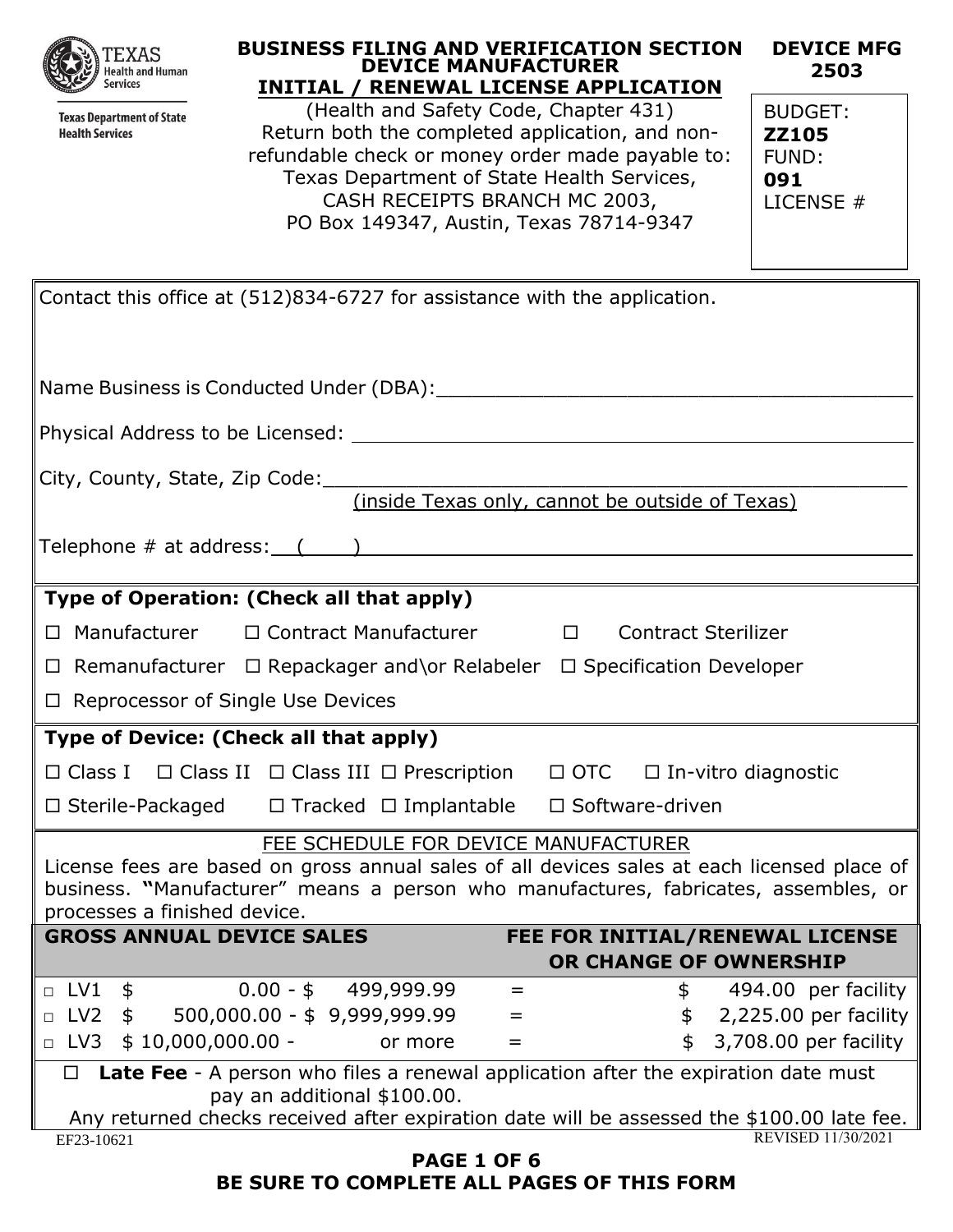### **Exemption from license fee:**

25 TAC 229.427 A person is exempt from the license fees required by this section if the person is a charitable organization, as described in the Internal Revenue Code of 1986, 501(c)(3), to a nonprofit affiliate of the organization, to the extent otherwise permitted by law.

**VERIFICATION:** I swear or affirm that all information in this application is true and correct. I further certify by signature hereon, that I am authorized to execute this document on behalf of the corporation and am eligible to receive a license. If signing this as owner of a sole proprietorship, I am not delinquent in the payment of any child support owed under Chapter 232, Family Code. If signing as a sole proprietor, I certify I have filed the assumed name certificate in appropriate counties pursuant to Business and Commerce Code, Chapter 36. I further certify that I have read and understand chapter 431 of the Health & Safety Code, the applicable provisions of 25 Texas Administrative Code, Chapter 229, and agree to abide by them.

| <b>Print Name:</b><br>' sign<br>here▶ |       | □ Partner | $\Box$ Corporate Designee /  <br>Agent |
|---------------------------------------|-------|-----------|----------------------------------------|
|                                       | Date: |           |                                        |

PRIVACY NOTIFICATION: With few exceptions, you have the right to request and be informed about information that the State of Texas collects about you. You are entitled to receive and review the information upon request. You also have the right to ask the state agency to correct any information that is determined to be incorrect. You may visit our website listed below for more information on the Privacy Notification (Reference: Government Code, Section 552.021, 552.023 and 559.004).

# **ALL SIX PAGES OF THE APPLICATION FORM MUST BE COMPLETED BEFORE A LICENSE WILL BE ISSUED.** Please allow 4-6 weeks for

processing**.** 

#### Visit our website at: **www.dshs.texas.gov**

Please address **correspondence only** to: Texas Department of State Health Services Food and Drug Licensing Group, MC 2835 PO Box 149347 Austin, Texas 78714-9347

## **PAGE 2 OF 6**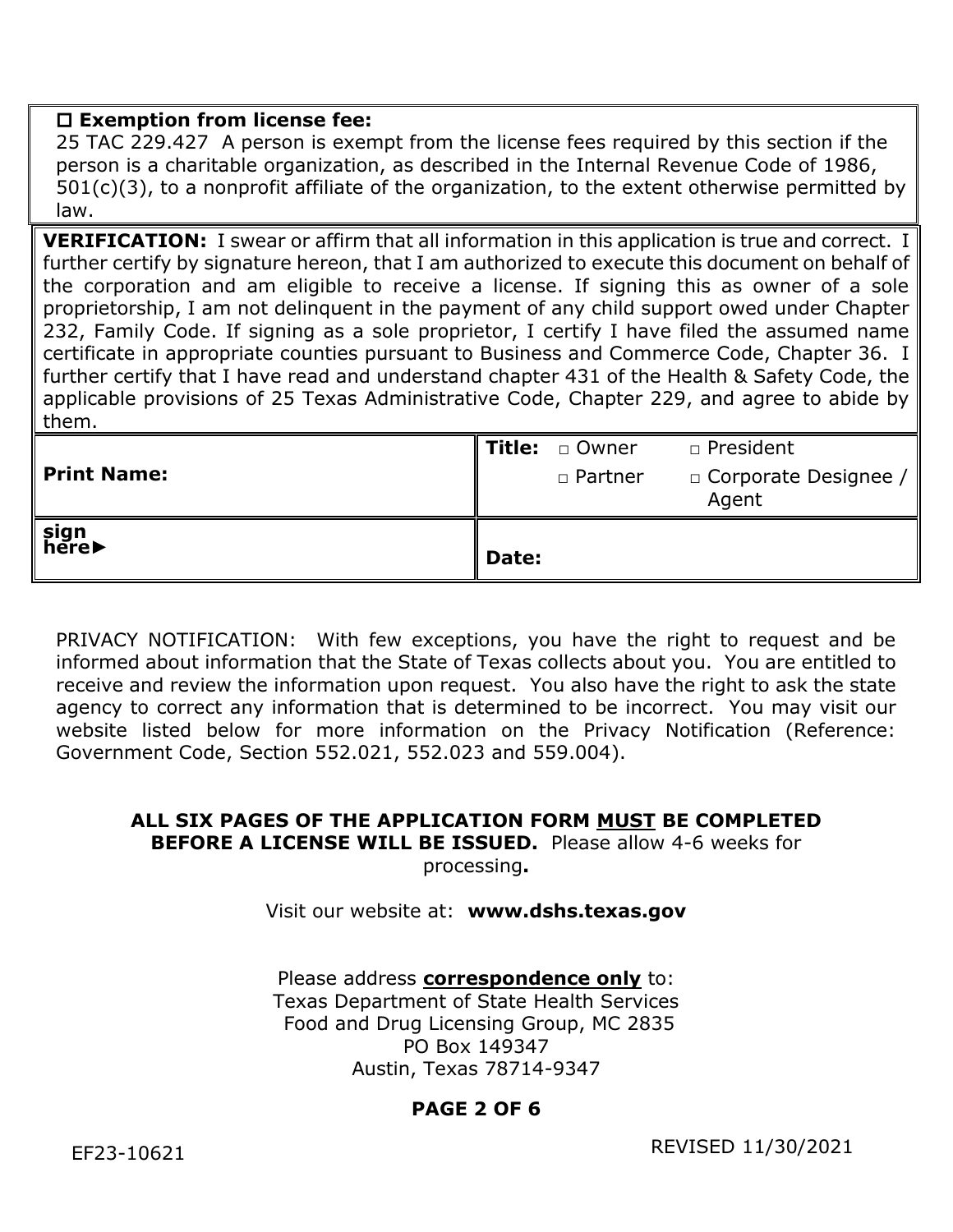| <b>PURPOSE OF THIS APPLICATION:</b> Mark appropriate box to indicate purpose of<br>application, and/or any changes in status of firm. Initial licenses will expire two years<br>from the date of payment receipt by the Department.                                                                                                                                                                                                         |                                                                                                                                                                                                                                                                                                                                                                                                                                                  |  |  |
|---------------------------------------------------------------------------------------------------------------------------------------------------------------------------------------------------------------------------------------------------------------------------------------------------------------------------------------------------------------------------------------------------------------------------------------------|--------------------------------------------------------------------------------------------------------------------------------------------------------------------------------------------------------------------------------------------------------------------------------------------------------------------------------------------------------------------------------------------------------------------------------------------------|--|--|
| $\square$ New                                                                                                                                                                                                                                                                                                                                                                                                                               |                                                                                                                                                                                                                                                                                                                                                                                                                                                  |  |  |
|                                                                                                                                                                                                                                                                                                                                                                                                                                             | $\Box$ Change of ownership: If change affects multiple licensed locations, contact us at<br>512-834-6727. Note - if ownership name, EIN, DBA, & location are remaining the<br>same, and the only change is the actual owner(s), please call our office prior to<br>submitting this application. If this is a change in parent company only and the licensed<br>information is not changing, call our office prior to submitting the application. |  |  |
|                                                                                                                                                                                                                                                                                                                                                                                                                                             |                                                                                                                                                                                                                                                                                                                                                                                                                                                  |  |  |
|                                                                                                                                                                                                                                                                                                                                                                                                                                             |                                                                                                                                                                                                                                                                                                                                                                                                                                                  |  |  |
|                                                                                                                                                                                                                                                                                                                                                                                                                                             |                                                                                                                                                                                                                                                                                                                                                                                                                                                  |  |  |
| $\Box$ <b>Amended</b> : If change affects multiple licensed locations contact us at 512-834-6727<br>prior to submitting application. The current expiration date remains in effect for<br>amendment only.                                                                                                                                                                                                                                   |                                                                                                                                                                                                                                                                                                                                                                                                                                                  |  |  |
|                                                                                                                                                                                                                                                                                                                                                                                                                                             |                                                                                                                                                                                                                                                                                                                                                                                                                                                  |  |  |
|                                                                                                                                                                                                                                                                                                                                                                                                                                             |                                                                                                                                                                                                                                                                                                                                                                                                                                                  |  |  |
|                                                                                                                                                                                                                                                                                                                                                                                                                                             |                                                                                                                                                                                                                                                                                                                                                                                                                                                  |  |  |
|                                                                                                                                                                                                                                                                                                                                                                                                                                             |                                                                                                                                                                                                                                                                                                                                                                                                                                                  |  |  |
|                                                                                                                                                                                                                                                                                                                                                                                                                                             |                                                                                                                                                                                                                                                                                                                                                                                                                                                  |  |  |
| $\Box$ <b>Renewal:</b> Renewals are valid from the anniversary date. Failure to submit the<br>renewal fee before the expiration date will result in a delinguency fee for each location<br>and must be remitted before the license will be issued. Note $-$ if you are submitting an<br>amendment with the renewal, call our office prior to submitting the application. The<br>renewal and amendment carry separate fees that will be due. |                                                                                                                                                                                                                                                                                                                                                                                                                                                  |  |  |
|                                                                                                                                                                                                                                                                                                                                                                                                                                             | $\Box$ Notice that this firm is out of business.                                                                                                                                                                                                                                                                                                                                                                                                 |  |  |
| Sign & date page 1 and return.                                                                                                                                                                                                                                                                                                                                                                                                              |                                                                                                                                                                                                                                                                                                                                                                                                                                                  |  |  |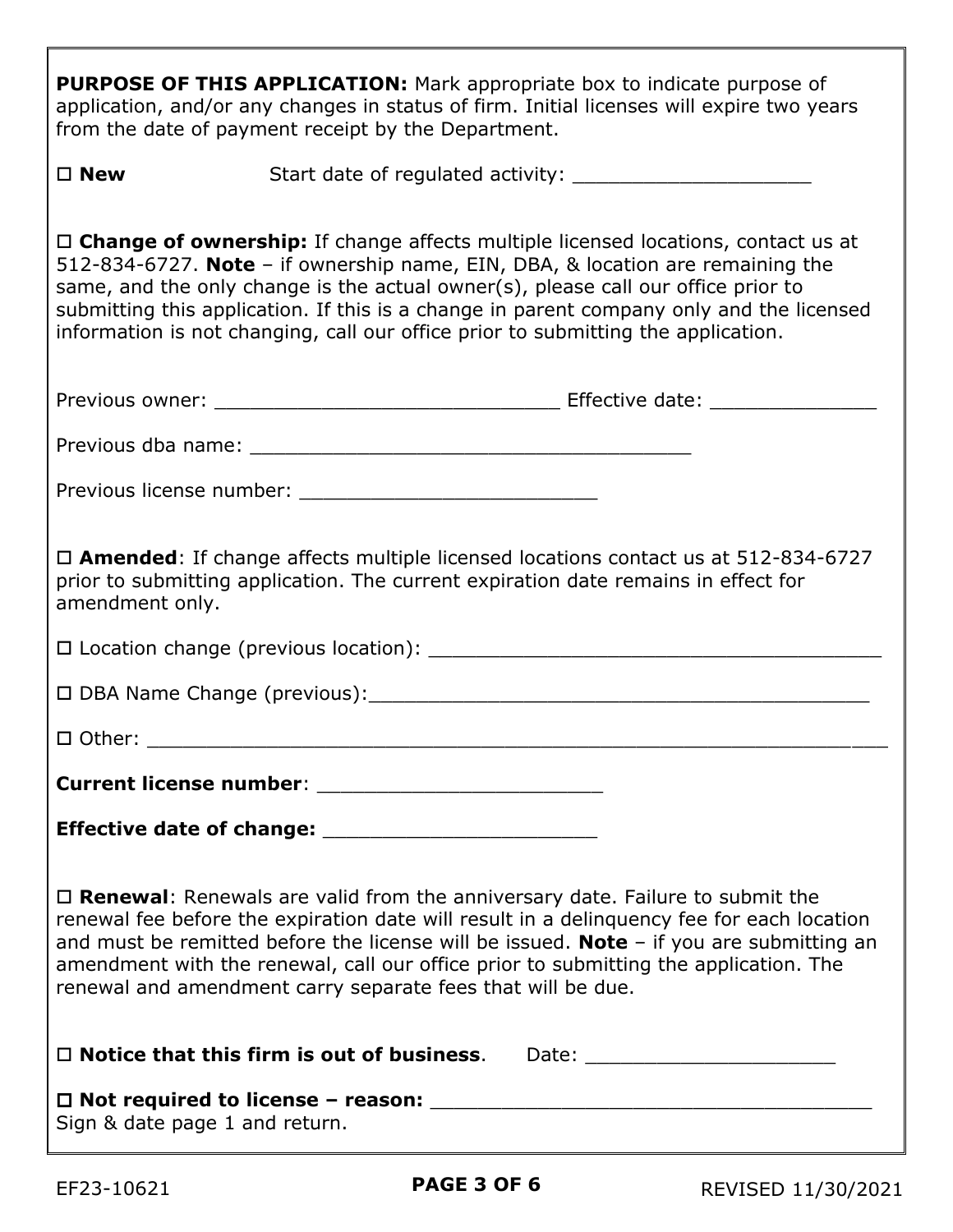# **RESPONSIBLE INDIVIDUAL IN CHARGE AT PHYSICAL ADDRESS**

| A license cannot be issued for manufacturing or holding of foods for distribution in any<br>room used as living or sleeping quarters; or for the manufacturing, assembling, testing,<br>processing, packing, holding or labeling of drugs and/or devices from any personal<br>residence.<br><b>Please note: Only</b> drug, device, and/or certificate of authority applicants are required<br>to fill in residence address, driver's license number, and date of birth. |                         |  |  |  |
|-------------------------------------------------------------------------------------------------------------------------------------------------------------------------------------------------------------------------------------------------------------------------------------------------------------------------------------------------------------------------------------------------------------------------------------------------------------------------|-------------------------|--|--|--|
| Name & title                                                                                                                                                                                                                                                                                                                                                                                                                                                            | Date of birth           |  |  |  |
| Residence address                                                                                                                                                                                                                                                                                                                                                                                                                                                       | Driver's license number |  |  |  |
|                                                                                                                                                                                                                                                                                                                                                                                                                                                                         |                         |  |  |  |
| WEBSITE/INTERNET ADDRESS: National Address of the Magazine Address of the Magazine Address of the Magazine Address of the Magazine Address of the Magazine Address of the Magazine Address of the Magazine Address of the Maga                                                                                                                                                                                                                                          |                         |  |  |  |
| <b>MAILING ADDRESS INFORMATION</b> (The license and/or courtesy renewal notice will<br>be sent to the address below).                                                                                                                                                                                                                                                                                                                                                   |                         |  |  |  |
|                                                                                                                                                                                                                                                                                                                                                                                                                                                                         |                         |  |  |  |
|                                                                                                                                                                                                                                                                                                                                                                                                                                                                         |                         |  |  |  |
|                                                                                                                                                                                                                                                                                                                                                                                                                                                                         |                         |  |  |  |
| Name of application preparer (contact person): _________________________________                                                                                                                                                                                                                                                                                                                                                                                        |                         |  |  |  |
|                                                                                                                                                                                                                                                                                                                                                                                                                                                                         |                         |  |  |  |
|                                                                                                                                                                                                                                                                                                                                                                                                                                                                         |                         |  |  |  |
|                                                                                                                                                                                                                                                                                                                                                                                                                                                                         |                         |  |  |  |

**LICENSE HOLDER INFORMATION:** Please enter the 11-digit State Tax Payer's Identification number on file with the Texas Comptroller of Public Accounts. Enter the 9 digit Federal Employee Identification Number **(EIN).**

**Taxpayer number Community Community Community Community Community Community Community Community Community Community** 

\_\_\_\_\_\_\_\_\_\_\_\_\_\_\_\_\_\_\_\_\_\_\_\_\_\_\_\_\_\_\_\_\_\_\_\_\_\_\_\_\_\_\_\_\_\_\_\_\_\_\_\_\_\_\_\_\_\_\_\_\_\_\_\_\_\_\_\_\_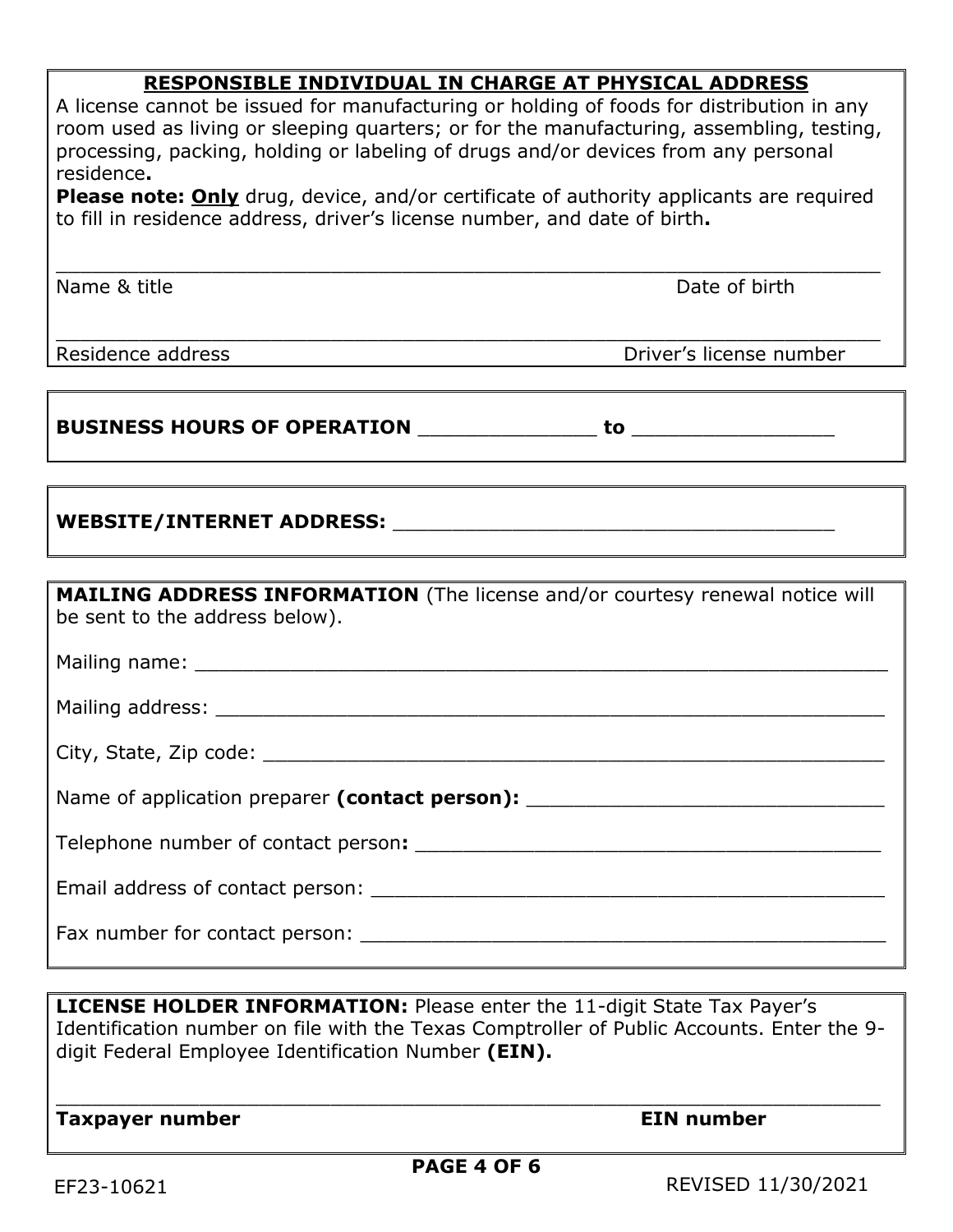**Please note: Only** for Drug, Device, and/or Certificate of Authority applications:

Has the applicant, licensee, and/or managing officer(s) been convicted of a felony or misdemeanor?  $\square$  Yes  $\square$  No

**If yes,** please attach a statement explaining the conviction and include a copy of the driver's license with the application.

For the information below, complete the **box** that applies to the ownership of the license. **In addition**, **where stated below, residence address, driver's license number**, **and date of birth are required**.

| $\Box$ Sole Owner / Proprietorship |     |     |
|------------------------------------|-----|-----|
| Name of sole owner:                |     |     |
| Residence address                  | DLN | DOB |

| $\Box$ Association $\Box$ State Agency                         |            |            |
|----------------------------------------------------------------|------------|------------|
|                                                                |            |            |
|                                                                |            |            |
|                                                                |            |            |
|                                                                |            |            |
| Residence address                                              | <b>DLN</b> | <b>DOB</b> |
|                                                                |            |            |
|                                                                |            |            |
| Residence address                                              | <b>DLN</b> | <b>DOB</b> |
|                                                                |            |            |
| $\square$ Partnership $\square$ LP $\square$ LLP $\square$ LTD |            |            |
|                                                                |            |            |
|                                                                |            |            |
|                                                                |            |            |
| (n                                                             |            |            |

(partnership information continued on next page)

# **PAGE 5 OF 6**